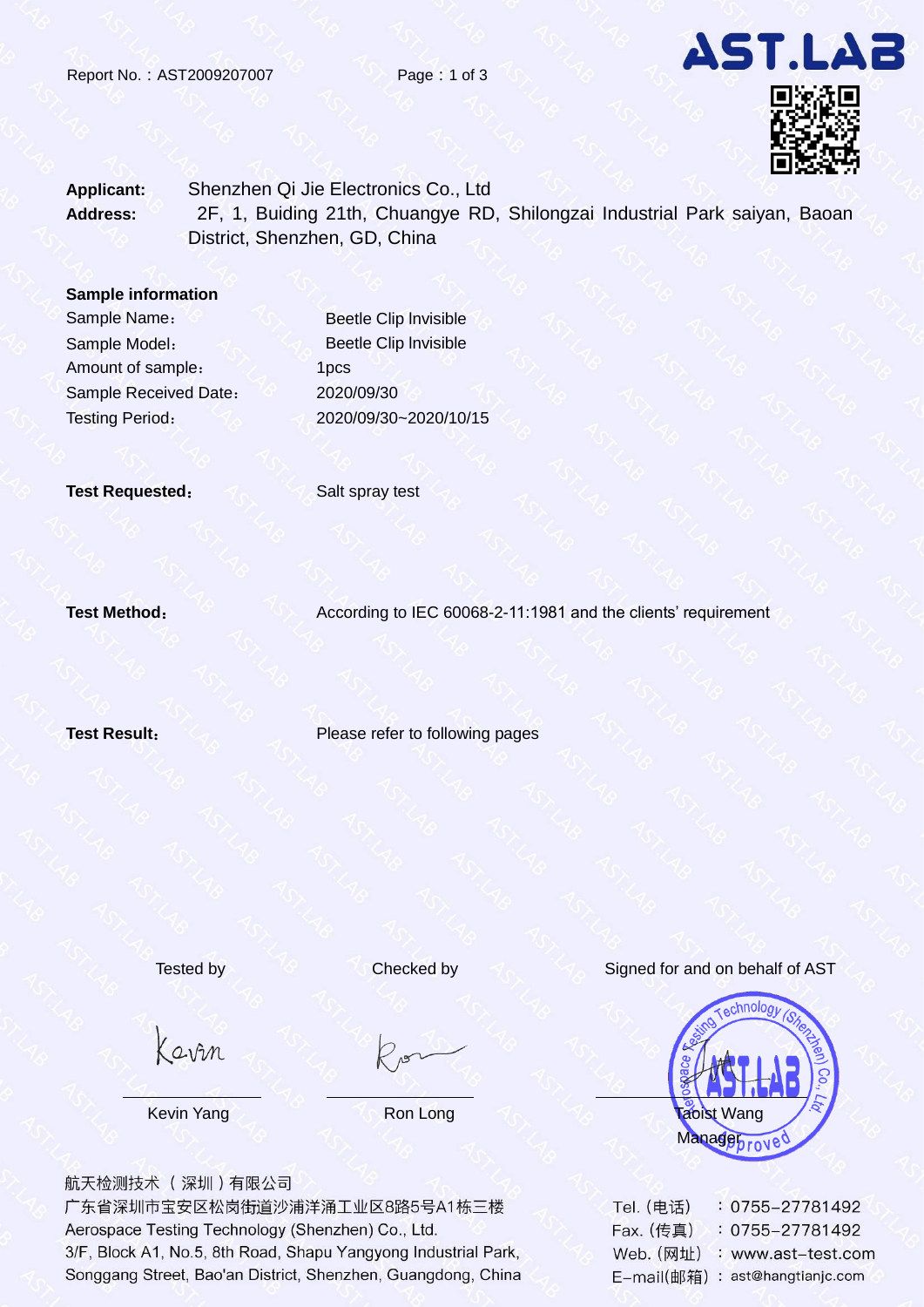

### **Test item: Salt spray test**

## (**1**)**Detection equipment and instruments**

| Instrument name            | <b>Model</b> | Serial No. | <b>Equipment</b><br>manufacturers | <b>Valid Date to</b> |
|----------------------------|--------------|------------|-----------------------------------|----------------------|
| Salt spray test<br>chamber | OJN-9610-90L | ASTAG-0079 | <b>OJN</b>                        | 2021/10/19           |

#### (**2**)**Environmental Conditions:**

Temperature: 20℃ Humidity: 65%RH

- (3) Tested Sample: Samples 001
- (**4**)**Test Basis**:IEC 60068-2-11:1981
- (**5**)**The test performed in accordance to the criteria listed above, and under the conditions as below:** 
	- 1) Temperature of the chamber: 35℃
	- 2) Temperature of the saturation tower: 47℃
	- 3)Liquor: 5%NaCl (by weight)
	- 4) pH value of the liquor: 6.6 (35℃)
	- 5) Volume of salt solution collected: 1~2mL/80cm<sup>2</sup>/h
	- 6) Test duration: 12h

#### (**6**)**Test results**

| Sample No. | Sample name           | <b>Test Results (visual observation)</b>             |  |
|------------|-----------------------|------------------------------------------------------|--|
| 001        | Beetle Clip Invisible | No Corrosion was found on the surface of the samples |  |

航天检测技术 (深圳)有限公司 广东省深圳市宝安区松岗街道沙浦洋涌工业区8路5号A1栋三楼 Aerospace Testing Technology (Shenzhen) Co., Ltd. 3/F, Block A1, No.5, 8th Road, Shapu Yangyong Industrial Park, Songgang Street, Bao'an District, Shenzhen, Guangdong, China

| Tel. (电话)  | 0755-27781492        |
|------------|----------------------|
| Fax. (传真)  | $: 0755 - 27781492$  |
| Web. (网址)  | : www.ast-test.com   |
| E-mail(邮箱) | : ast@hangtianjc.com |